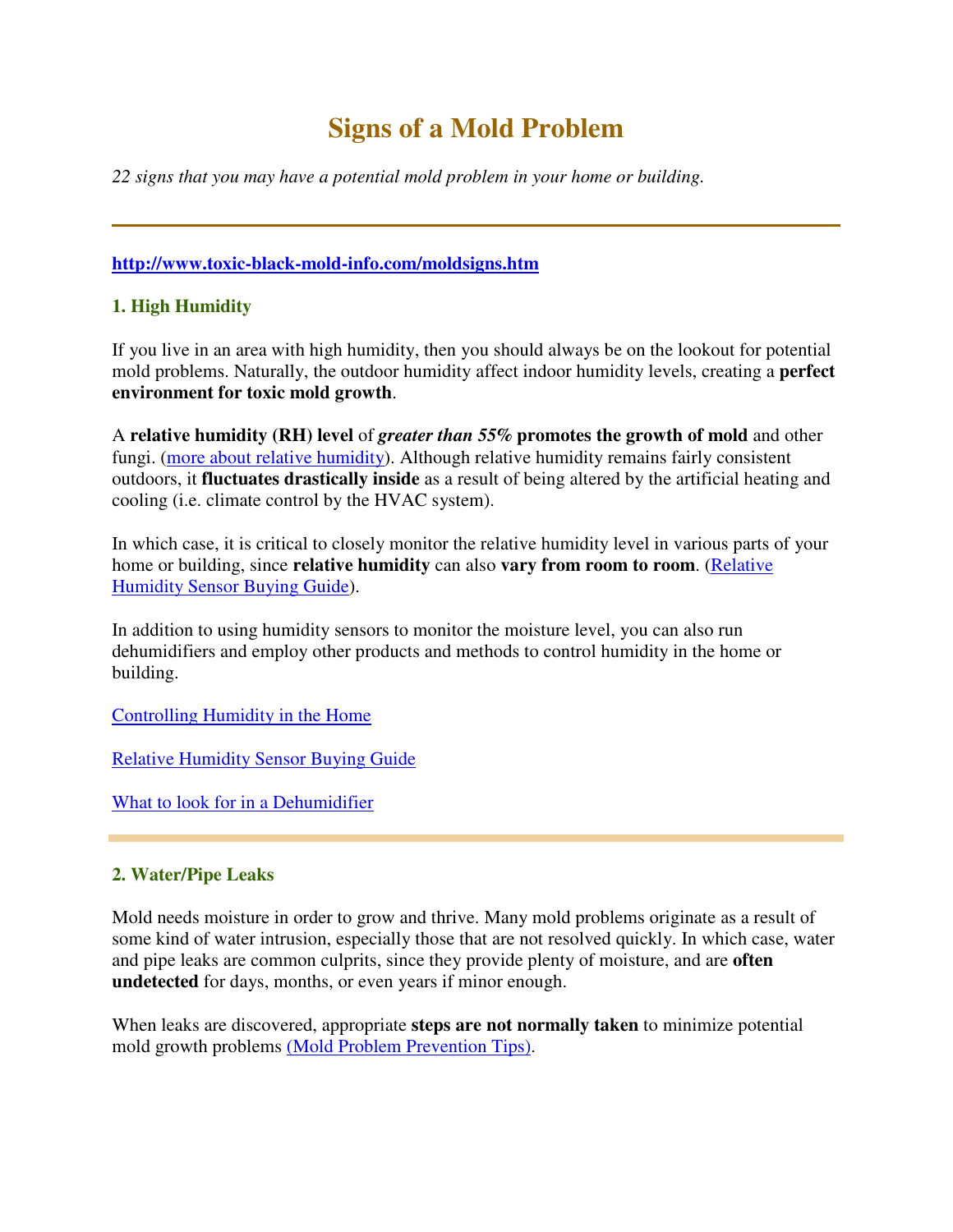By the time they are discovered, it is often too late, since the mold will have had ample opportunity to grow in the same **hard-to-find places** where water leaks occur, such as in wall cavities (Mold Clean Up Tips).

## Signs of a Leaking Pipe

## **3. Flooding**

Mold problems are very common after flooding for obvious reasons (plenty of moisture which is conducive for mold growth). Plus, it usually requires several days or weeks to fully dry out the home or building once flooding occurs, giving colonies of black mold more than adequate time to become fully ingrained in these sections.

## **4. Mildewy/Musty Odors**

Odors can often be the **first or only sign** of a potential mold problem, since mold commonly propagates in places not normally in view. This does not necessarily mean that you definitely have a mold problem, but it should prompt you to **look for the other signs**, or to look for the mold growth itself (How to Find Mold).

In some cases, mildewy smells will only be evident when the air conditioning or heat is turned on, or it may just be **much more evident when the HVAC system** is running. If this is the case, then it is very possible that you have significant mold growth within the HVAC system.

## **5. Increased Allergy/Respiratory Symptoms**

If one or more people living in a house, or working in a building (especially if it is an unusually high percentage of occupants) begin suffering allergic reactions that **seem to be associated with your home or building**, then it could be due to the presence of high levels of mold, especially if other signs are also present.

This may mean that people began experiencing much more allergic and respiratory-related symptoms after moving into a home, or after beginning to work in a building.

Remember, that according to a 1999 Mayo Clinic study, **nearly all chronic sinus infections** (afflicting about 37 million Americans) are a result of mold.

## Health Effects of Mold

## **6. Signs of Toxic Poisoning**

Toxic black mold and other fungi produce **Volatile Organic Compounds (VOCs)** during the process of degrading substances to obtain nutrition. The VOCs are the cause of the typical "moldy/musty" commonly associated with fungal contamination indoors. Exposure to high levels of VOCs may irritate the mucous membranes and the central nervous system leading to symptoms of **headaches**, **decreased attention span**, **difficulty in concentration**, and **dizziness**.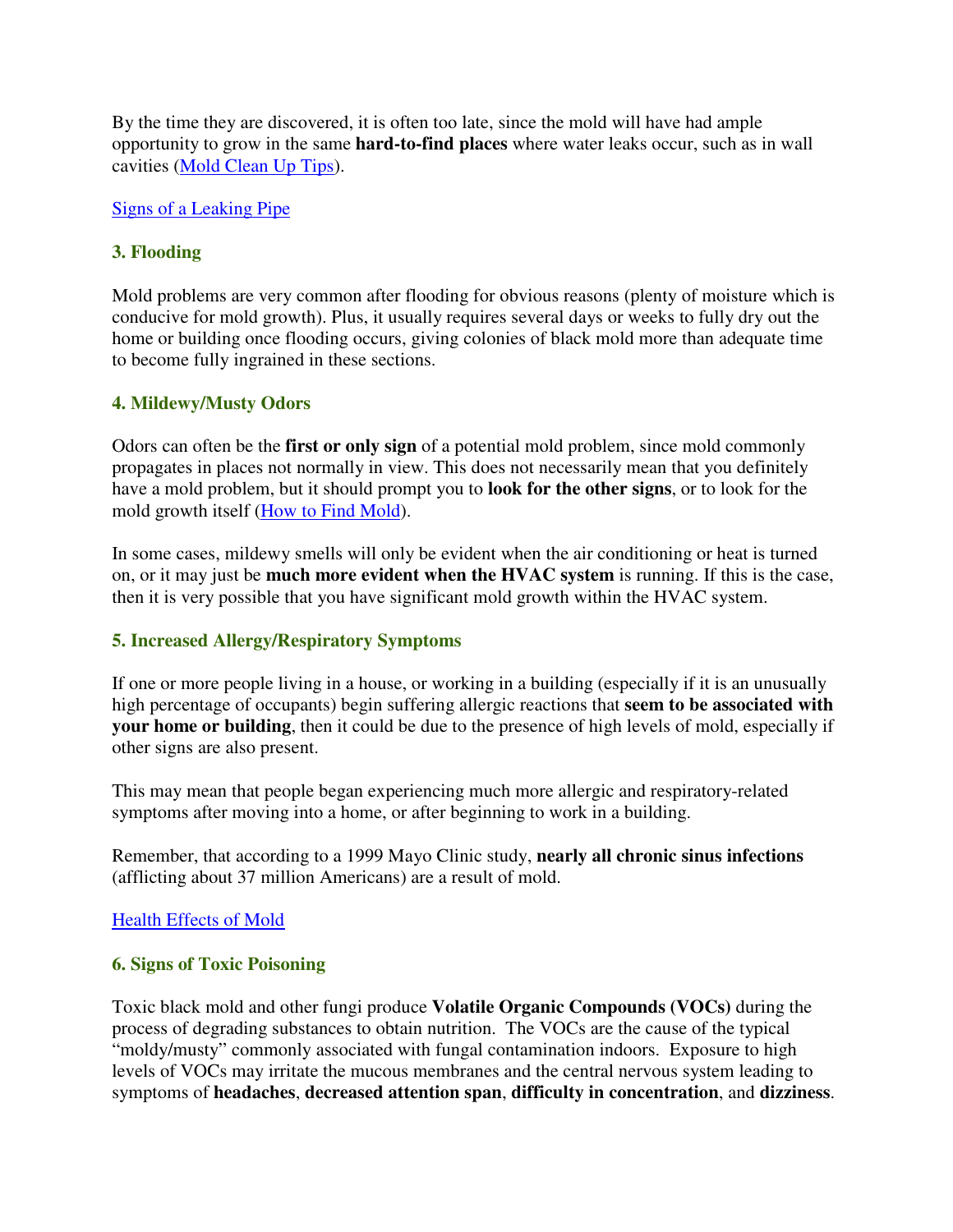## Health Effects of Mold

## **7. Leaky Roof**

Like other types of water leaks, water intrusion through the roof is difficult to find until it is too late. If you suspect a leaky roof, **check in the attic** for signs of water damage or mold growth. Also be on the lookout for signs of water damage or mold growth in **ceilings** on the **uppermost floor** of the home.

## Preventing Leak Roofs

## **8. Use of Humidifiers without Relative Humidity Control**

Using humidifiers can easily **raise the moisture level** in the air to the point where **mold is able to grow** at a rapid rate. When using a humidifier, the key is to regulate the relative humidity level, to ensure it **stays within 55-60% RH**.

This can be accomplished with a relative humidity sensor. However, if you are using a humidifier, it is best to have one that can be **programmed to automatically shut off when relative humidity reaches 60%**, such as the **SuperAire humidifier** (with built in relative humidity sensors) by HumidifiersDirect.com.

## **9. Damp Basements or Crawl Spaces**

Basements and crawl spaces tend to receive **less ventilation** (especially crawl spaces), while also seeing **cooler temperatures**. With all things being equal, cooler temperatures will lead to a **higher relative humidity** percentage, since cooler air is able to hold less water before **condensation** occurs. Of course condensation means moisture.

In addition to all of this, basements and crawl spaces are more likely to be **neglected** than other parts of the home, so mold can grow undeterred for a longer period of time.

Also, **water from leaks** in the home will eventually **make its way down** to the lowest areas, thanks to gravity.

Finding Mold in Basements/Crawl Spaces Preventing Mold Problems in Basements/Crawl Spaces

#### **10. Condensation or Rusting**

Condensation on or around pipes, windows, or walls is a sign of a leak or high humidity. Rusting on pipes in particular, and anything else metal, is also a sign of a high humidity problem or nearby leak.

## **11. Lots of House Plants**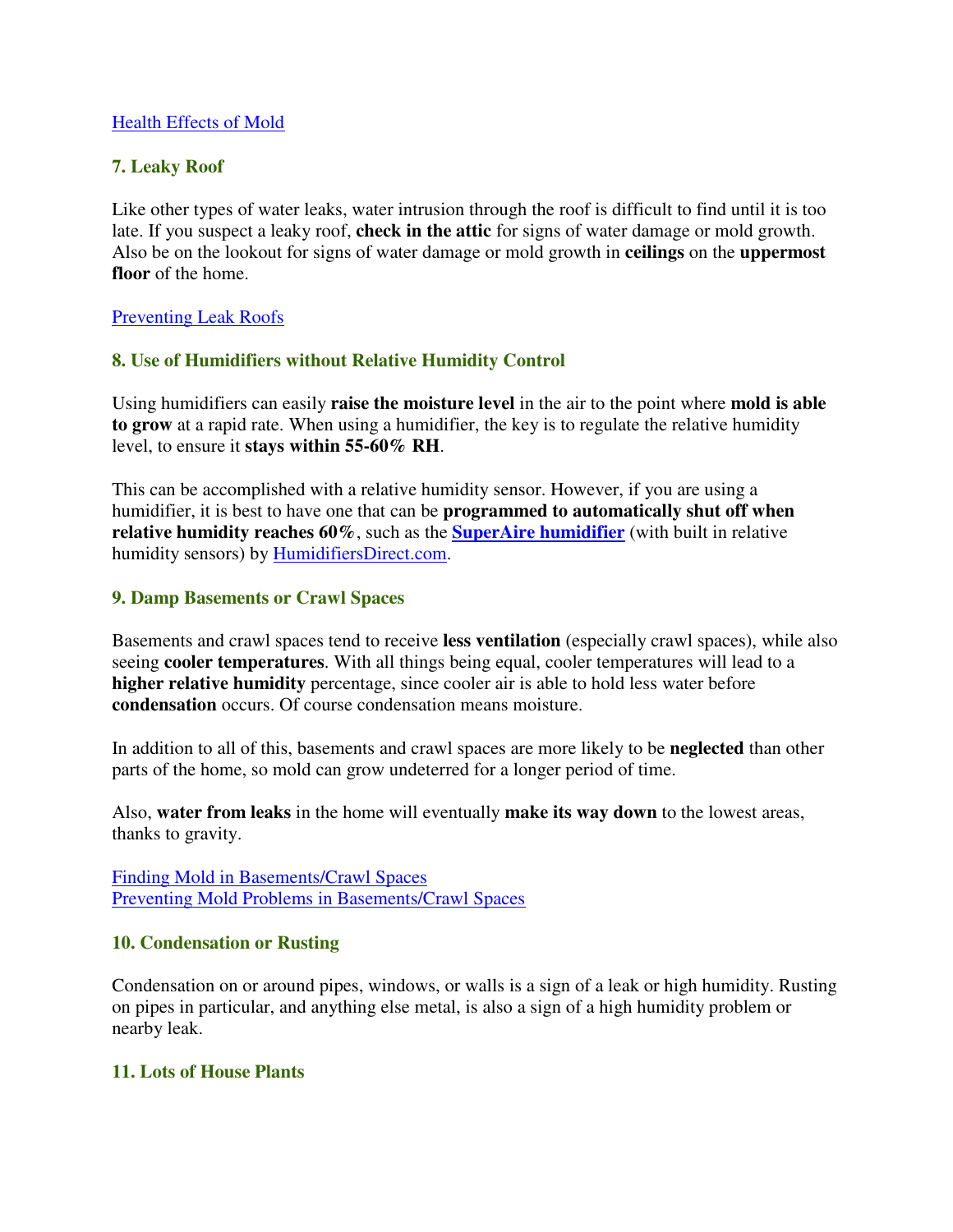House plants **require consistent watering**, which increases moisture levels inside.

## **12. Discoloration of Walls (Water Stains)**

**Yellowish stains** on walls and ceilings are a sign of excessive moisture. In more obvious cases, where mold growth may already be in full swing, the wall or ceiling may have a **greenish**, **brownish**, or **blackish** discoloration to it.

You may also notice places where the paint is coming off due to moisture, or where it is "bowing" out.

One way to check for mold growth is to move a medical grade, flourescent tube (**"black light"**) around walls, ceilings, and even carpets while it is dark. A **yellow glow** is a sign of **mold growth**.

#### Preventing Excessive Moisture in Walls

## **13. Cracked, Peeling Paint**

This usually means that there is moisture build up behind the paint. By the time the paint shows these signs, the moisture has often had an opportunity to spawn the growth of mold within the wall.

#### **14. Blocked Gutters**

Gutters that are blocked can cause water to seep into walls, through the roof, and can cause water to collect at the base of the foundation, which will result in further water damage in the home or building.

#### Preventing Blocked Gutters

## **15. Warped Wood**

Naturally, moisture is going to cause wood to warp. If wooden materials in your home have been infiltrated by enough water to actually warp, then sufficient levels of moisture are probably present to accelerate mold growth.

## **16. Black Growth in Bathroom Tiles**

Bathrooms are a favorite breeding ground of mold. The **increased moisture** and common presence of **tile** in bathrooms are each highly conducive to the proliferation of mold colonies.

**Tile grout** is **porous** and will allow **water penetration**, and behind the tiles themselves. In addition, **dirt and other grime** (favorite foods of mold) are **easily trapped** in the grout. This combination creates an ideal environment for mold to thrive.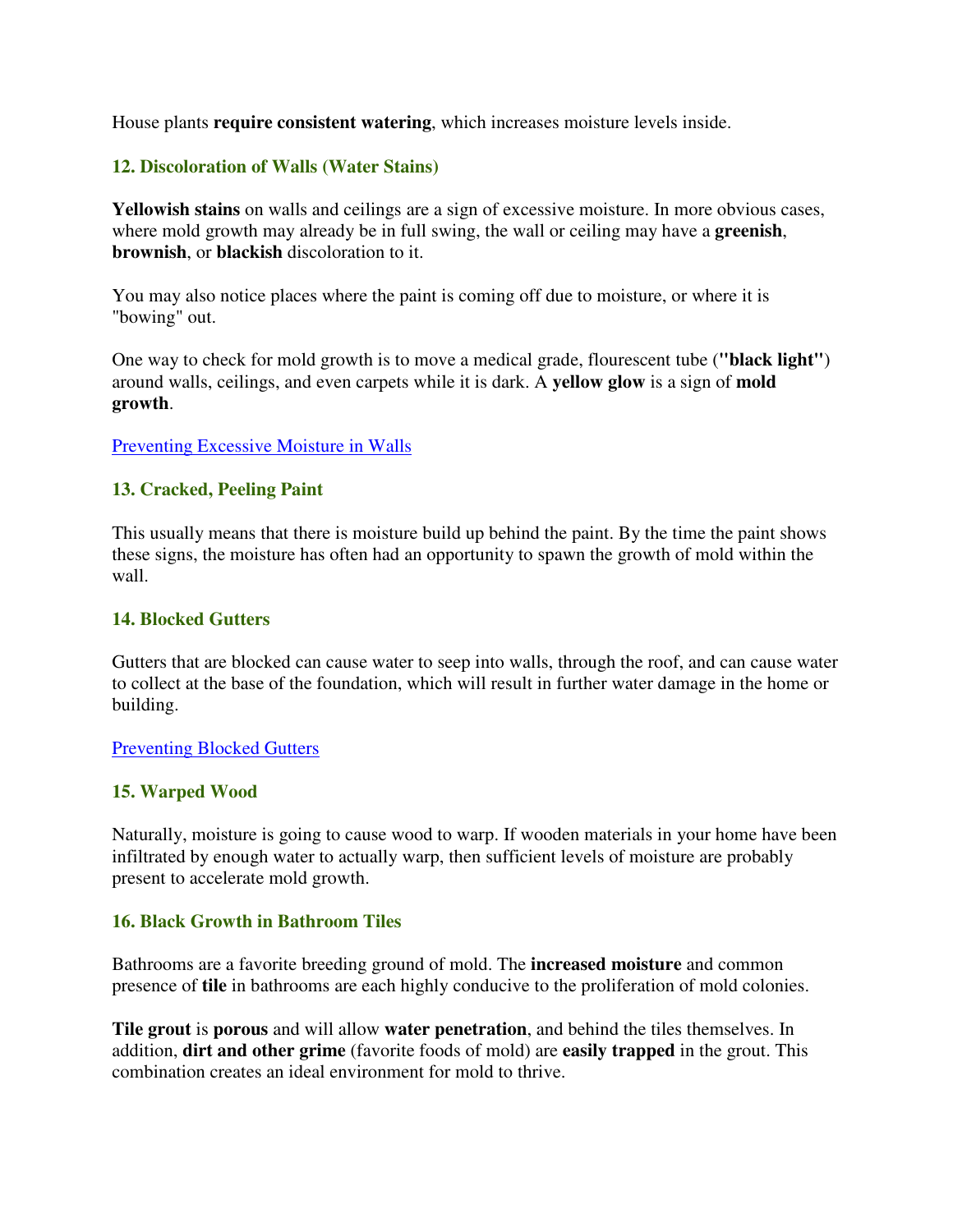Even if some type of sealant is applied, tiles expand and contract, and pieces of grout will eventually break off, compromising the seal. (**preventing mold growth in tiles/bathroom**)

## **17. Loosening of Drywall Tape**

This is a sure sign that moisture has infiltrated the wall.

## **18. Visible Biological/Mold Growth**

This may seem like an obvious sign, but many people do not take a little visible mold growth very seriously. However, this can be an indication of a much larger mold growth in less visible places.

Mold can take on a **variety of appearances**, such as black, grey-brown, grey-green, white & orange spots, or even pink or purple splotches if growing behind vinyl wallpaper. Stachybotrys is commonly a dark, slimy, greenish-black mold.

Some of the more **common locations** where mold is found inside includes in bathroom tile, basements/crawl spaces, and other damp and/or dark areas.

How you know if what you've found is Mold

## **19. Clothes Dryers/Other Appliances Not Vented Outdoors**

If the steam from these types of appliances is vented inside, then this significant amount of additional moisture creates a great environment for mold to flourish.

Properly Venting Combustion Appliances

## **20. Poor Ventilation**

If the air pressure in your home is "negative", meaning the air pressure outside is greater than it is inside, then it will force moisture and contaminates back into the home. If the air pressure is well into the "positive" side, then it can cause moisture to be forced into walls. The air pressure in your home should be slightly positive, or at least balanced.

Ensuring Proper Ventilation

## **21. Presence of Wet Materials Indoors**

This can include rags, steam from cooking, indoor clothes lines, carpet, or furniture. If these or other items are damp for extended periods of time, then the moisture level can be high enough to accommodate mold growth.

## **22. Mold Test**